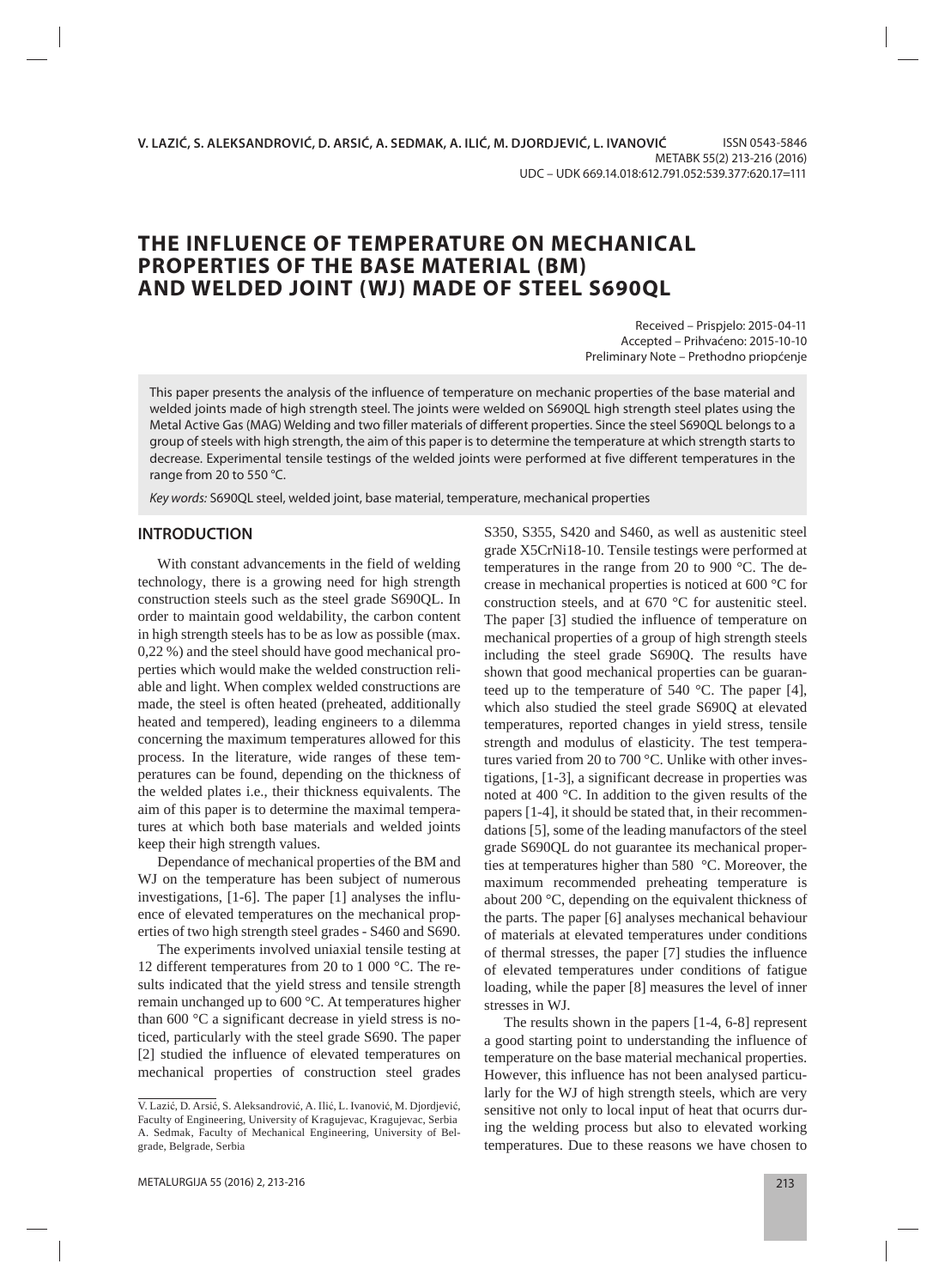perform complex experimental investigations both of the BM and the WJ. Previously published papers [8, 9] studied the high steel grade S690QL and certain zones of WJ from the aspect of mechanical and metallurgical properties. In these papers different welding processes and different filler metals were used in order to find the optimal welding procedure. In the present paper the GMAW is chosen with two different filler metals. The root pass was done using austenitic filler metal, whereas the subsequent passes were made with the filler metal of the strength similar to the BM strength.

## **THE WELDING PROCEDURE**

Since behaviour of the steel S690OL is studied at elevated temperatures, the welded joints have to be welded using the most suitable welding procedure. The steel S690QL is produced by heating up to the austenite region, followed by rolling and controlled cooling, providing high toughness even at low temperatures, [9]. There are three modifications of this steel that differ only in the guaranteed impact toughness. For the steel grade S690QL it is 47 J at - 40 °C. The chemical composition and mechanical properties of the steel S690QL are given in Tables 1 and 2, [8, 9].

For welding of the steel S690QL, GMAW (135) process was used, with two different filler metals, T 18 8 Mn R M 3 for the root pass and Mn3Ni1CrMo for the filler welds. Chemical composition and mechanical properties of the filler metals are given in Table 3.

Shielding gas  $Ar +18 % CO$ , was used for all passes. The thickness of the welded plates was 15 mm. The root pass (1) was partially grooved using a graphite electrode and arc-air process (Figure 1) in order to correct eventual defects.

|  |  | Table 1 Chemical composition of S690QL / wt. % max. [8,9] |  |  |  |
|--|--|-----------------------------------------------------------|--|--|--|
|--|--|-----------------------------------------------------------|--|--|--|

| C  | 0,20  |
|----|-------|
| Mn | 1,50  |
| Si | 0,06  |
| P  | 0,020 |
| S  | 0,010 |
| Cr | 0,7   |
| Mo | 0,7   |
| Ni | 2,0   |
| V  | 0,09  |
| Al | 0,015 |
| B  | 0,005 |
| Cu | 0,30  |
| Ti | 0,040 |
| Nb | 0,040 |
| N  | 0,010 |

Table 2 **Mechanical properties and micro structure of the base metal, [8,9]**

| Thickness /<br>mm | <b>MPa</b>  | $R_{p0.2}$<br>MPa | $A_{\varepsilon}$ /<br>$\frac{0}{0}$ | Micro structure |
|-------------------|-------------|-------------------|--------------------------------------|-----------------|
| $4,0 - 53,0$      | $780 - 930$ | 700               | 14                                   | Interphase      |
| $53,1 - 100$      | 780 - 930   | 650               | 14                                   | tempering       |
| $100,1 - 130$     | $710 - 900$ | 630               | 14                                   | structure       |

Table 3 **Chemical composition and mecha nical properties of electrode wires**

| Wire type        |     | Chemical composition /<br>$\frac{0}{0}$ |     |      |     |     | Mechanical<br>properties |                 |               |
|------------------|-----|-----------------------------------------|-----|------|-----|-----|--------------------------|-----------------|---------------|
|                  |     | Si                                      | Mn  | Cr   | Ni  | Mo  | $R_{m}$<br><b>MPa</b>    | R<br><b>MPa</b> | $\frac{9}{6}$ |
| T188MnRM3        | 0,1 | 0,8                                     | 6,8 | 19   | 9   |     | $600 -$<br>630           | 400             | 35            |
| Mn3Ni1CrMo   0,6 |     | 0,6                                     | 1,7 | 0,25 | 1,5 | 0,5 | 770-940                  | 690             | 17            |



**Figure 1** Scheme of welded joint passes

#### **EXPERIMENTAL RESULTS**

Figure 2 shows the hardness distribution, while Figure 3 shows the microstructure of characteristic zones of WJ. Specimens for the tensile testing, hardness meas-



**Figure 2** The microhardness and microstructure of WJ. 1) BM, Tempered, non-lamelar martensite. 2) HAZ-WM transition zone, non-lamelar bainite; 3) WM-HAZ transition zone, tempered martensite; 4) BM, Tempered, non-lamelar martensite. Magnification 125 x (100 μm), 300 x (40 μm).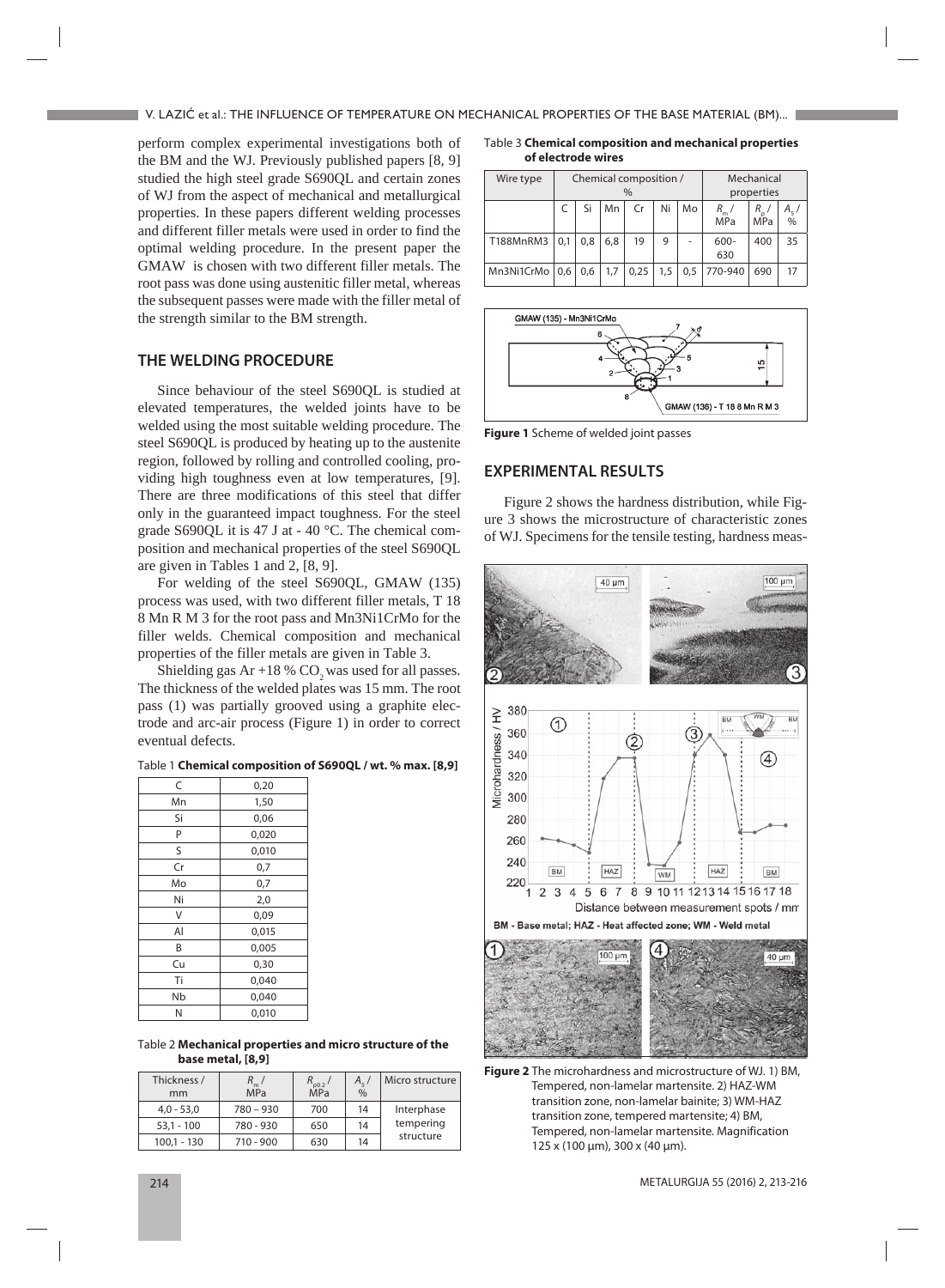

**Figure 3** Tensile specimens after testing

urement and microstructure testing were prepared according to appropriate standards, [10 - 13].

Figure 3 shows the test specimens from BM and WJ after the tensile testing.

Experimental determination of mechanical properties at elevated temperatures [14] was performed on the universal testing machine Zwick Roell Z100 equipped with a special chamber for heating specimens. A homogenous temperature field was formed within the chamber using the controller. Three thermocouples were used to maintain the temperature and a homogenous temperature field.

For each testing temperature, two test specimens were prepared, for the base material and for the welded joint. The tests were initially conducted at 20  $\degree$ C, 250  $\degree$ C, 350 °C, 450 °C, and then, only for the BM, at 500 °C and 550 °C. The obtained results are shown in Table 4.

Table 4 **Experimental results obtained by tensile testing of the BM and the welded joints** 

|               | Specimens      |                      |                                                                                   |         |  |  |  |
|---------------|----------------|----------------------|-----------------------------------------------------------------------------------|---------|--|--|--|
| Testing tem-  |                | <b>Base material</b> | Welded joint                                                                      |         |  |  |  |
| perature / °C | $R_{\rm p0,2}$ | R<br>'n              | R<br>p0,2<br>736,7<br>736,7<br>691.3<br>702,2<br>665,3<br>678,9<br>634,2<br>650,2 | $R_{m}$ |  |  |  |
| 20            | 769,8          | 835,5                |                                                                                   | 793,0   |  |  |  |
|               | 779,6          | 850,5                |                                                                                   | 794,3   |  |  |  |
| 250           | 715,1          | 725,1                |                                                                                   | 742,8   |  |  |  |
|               | 718,9          | 785,7                |                                                                                   | 754,7   |  |  |  |
| 350           | 727,9          | 804.1                |                                                                                   | 727,4   |  |  |  |
|               | 728,3          | 806,3                |                                                                                   | 748,4   |  |  |  |
| 450           | 656,0          | 754,5                |                                                                                   | 718,9   |  |  |  |
|               | 671,2          | 756,4                |                                                                                   | 749,4   |  |  |  |
| 500           | 612,5          | 658.4                |                                                                                   |         |  |  |  |
|               | 617,1          | 662,5                |                                                                                   |         |  |  |  |
|               | 650,2          | 749,4                |                                                                                   |         |  |  |  |
| 550           | 532,9          | 560,1                |                                                                                   |         |  |  |  |
|               | 547,8          | 583,0                |                                                                                   |         |  |  |  |
|               | 577,3          | 611,5                |                                                                                   |         |  |  |  |

Graphic presentation of the obtained results is given in form of diagrams - curves (Figure 4). It should be emphasized that fracture of the welded joint specimens occurred out of welded joint and heat affected zone, what is parameter for good welding technology.

Testing of the base metal has shown that a significant decrease in mechanical properties occurs at the temperatures higher than 450 °C (Figure 4a). With further increase in temperatures this decrease is more and more evident (Table 4). As for the welded joints, the



**Figure 4** Diagrams of tensile testing

decrease in mechanical properties occurs at temperatures higher than 450 °C (Figure 4b). Small decrease in ductility of the welded joint, is registered at the temperature of 450 °C, is attributed to the non-metal inclusions, noticed in the cross-sections of the broken specimens, [15].

#### **CONCLUSIONS**

The obtained experimental results have shown a significant decrease in the yield stress and tensile strength of the base material at temperatures higher than 450 °C. The welded specimens also exhibited a decrease in their mechanical properties at 450 °C. This decrease can be explained by carbon diffusion and transformation of martensite into a phase with lower strength and higher plasticity. One should keep in mind that the steel producer recommends for this steel not to be exposed to temperatures higher than 200 ºC. We have shown here that the temperature range can be extended up to 400 ºC, as it was also shown in [1-4].

Since the obtained results for the base material and the welded joints are similar, it can be concluded that the choice of welding procedure was right. One should keep in mind that it was not a random choice; rather, the